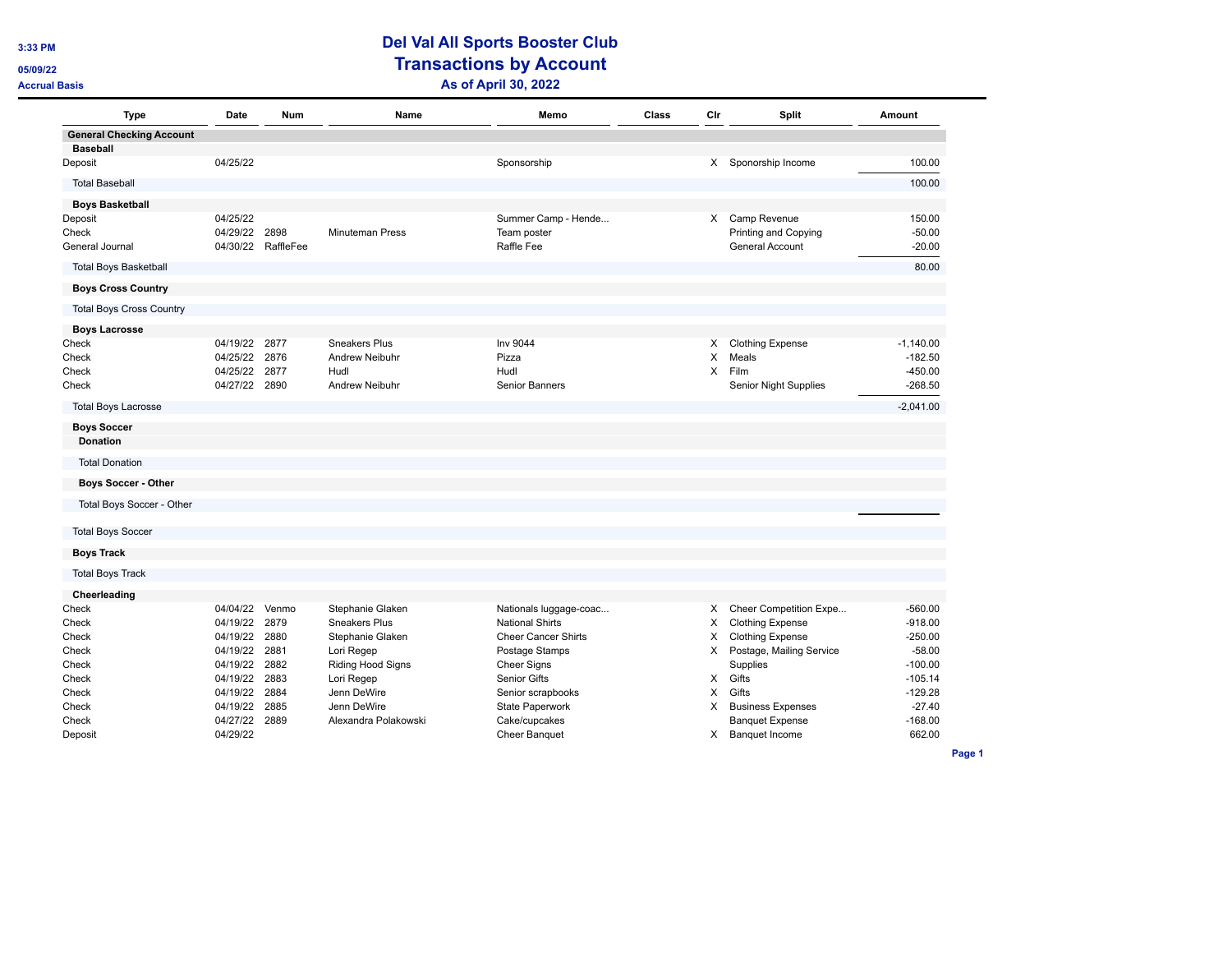## **3:33 PM Del Val All Sports Booster Club CE/OS/09/22 CE/OS/09/22 Transactions by Account Accrual Basis As of April 30, 2022**

| <b>Type</b>                                             | Date                                                     | <b>Num</b>                   | Name                                                                         | Memo                                                     | Class | Cir      | Split                                                                                         | Amount                                                      |
|---------------------------------------------------------|----------------------------------------------------------|------------------------------|------------------------------------------------------------------------------|----------------------------------------------------------|-------|----------|-----------------------------------------------------------------------------------------------|-------------------------------------------------------------|
| Deposit<br>Check<br>Check<br>Check<br>Check             | 04/29/22<br>04/29/22<br>04/29/22<br>04/29/22<br>04/29/22 | 2892<br>2893<br>2894<br>2895 | <b>Destination Athletic</b><br>Jenn DeWire<br>Stephanie Glaken<br>Razberry's | Cheer banquet<br>Gifts<br>Senior Gifts<br>Sideline gifts |       | X        | <b>Banquet Income</b><br>Gifts<br><b>Business Expenses</b><br>Gifts<br><b>Banquet Expense</b> | 640.00<br>$-999.00$<br>$-218.44$<br>$-34.12$<br>$-2,613.00$ |
| <b>Total Cheerleading</b>                               |                                                          |                              |                                                                              |                                                          |       |          |                                                                                               | $-4.878.38$                                                 |
| <b>Field Enhancement Project</b><br><b>Field Hockey</b> |                                                          |                              |                                                                              |                                                          |       |          |                                                                                               |                                                             |
| <b>Total Field Hockey</b>                               |                                                          |                              |                                                                              |                                                          |       |          |                                                                                               |                                                             |
| Football                                                |                                                          |                              |                                                                              |                                                          |       |          |                                                                                               |                                                             |
| Deposit                                                 | 04/25/22                                                 |                              |                                                                              | Football Camp                                            |       | X.       | Camp                                                                                          | 1,250.00                                                    |
| <b>Total Football</b>                                   |                                                          |                              |                                                                              |                                                          |       |          |                                                                                               | 1,250.00                                                    |
| <b>General Account</b>                                  |                                                          |                              |                                                                              |                                                          |       |          |                                                                                               |                                                             |
| Deposit                                                 | 04/25/22                                                 |                              |                                                                              | Bricks - Blake                                           |       | $\times$ | <b>Brick Income</b>                                                                           | 275.00                                                      |
| General Journal                                         |                                                          | 04/30/22 RaffleFee           |                                                                              | Raffle Fee                                               |       |          | <b>Boys Basketball</b>                                                                        | 20.00                                                       |
| <b>Total General Account</b>                            |                                                          |                              |                                                                              |                                                          |       |          |                                                                                               | 295.00                                                      |
| <b>Girls Basketball</b>                                 |                                                          |                              |                                                                              |                                                          |       |          |                                                                                               |                                                             |
| Check                                                   | 04/19/22 2878                                            |                              | <b>Sneakers Plus</b>                                                         | Inv 9017                                                 |       | X.       | <b>Clothing Expense</b>                                                                       | $-671.95$                                                   |
| Deposit                                                 | 04/25/22                                                 |                              |                                                                              | Summer Camp                                              |       | X        | Camp Revenue                                                                                  | 125.00                                                      |
| Check                                                   | 04/29/22 2899                                            |                              | <b>Minuteman Press</b>                                                       | Team banner                                              |       |          | Printing and Copying                                                                          | $-846.00$                                                   |
| <b>Total Girls Basketball</b>                           |                                                          |                              |                                                                              |                                                          |       |          |                                                                                               | $-1,392.95$                                                 |
| <b>Girls Cross Country</b>                              |                                                          |                              |                                                                              |                                                          |       |          |                                                                                               |                                                             |
| <b>Total Girls Cross Country</b>                        |                                                          |                              |                                                                              |                                                          |       |          |                                                                                               |                                                             |
| <b>Girls Lacrosse</b>                                   |                                                          |                              |                                                                              |                                                          |       |          |                                                                                               |                                                             |
| Check                                                   | 04/06/22                                                 | 2862                         | Sarah Ruppert                                                                | Photos                                                   |       | X.       | Nonemployee Compensa                                                                          | $-200.00$                                                   |
| Check                                                   | 04/13/22                                                 | 2870                         | Jason Farnsworth                                                             | Posters                                                  |       | X        | Nonemployee Compensa                                                                          | $-300.00$                                                   |
| Check                                                   | 04/19/22                                                 | 2887                         | Linda McIntyre                                                               | <b>Fat Heads</b>                                         |       |          | <b>Senior Night Supplies</b>                                                                  | $-150.00$                                                   |
| Check                                                   | 04/19/22 2888                                            |                              | Stephanie Rifflard                                                           | Senior gifts                                             |       |          | Gifts                                                                                         | $-82.62$                                                    |
| Deposit                                                 | 04/25/22                                                 |                              |                                                                              | Coaching for Independ                                    |       | X        | Miscellaneous Revenue                                                                         | 600.00                                                      |
| Deposit                                                 | 04/25/22                                                 |                              |                                                                              | Clean Up                                                 |       | X        | Clean Up                                                                                      | 500.00                                                      |
| Check                                                   | 04/29/22                                                 | 2896                         | Lauren Scherer                                                               | Sandwiches after senio                                   |       |          | <b>Senior Night Supplies</b>                                                                  | $-323.93$                                                   |
| Check                                                   | 04/29/22                                                 | 2897                         | Stephanie Rifflard                                                           | Balloons for senior night                                |       |          | Senior Night Supplies                                                                         | $-151.58$                                                   |
| <b>Total Girls Lacrosse</b>                             |                                                          |                              |                                                                              |                                                          |       |          |                                                                                               | $-108.13$                                                   |
| <b>Girls Soccer</b>                                     |                                                          |                              |                                                                              |                                                          |       |          |                                                                                               |                                                             |
| <b>Donation</b>                                         |                                                          |                              |                                                                              |                                                          |       |          |                                                                                               |                                                             |

**Page 2**